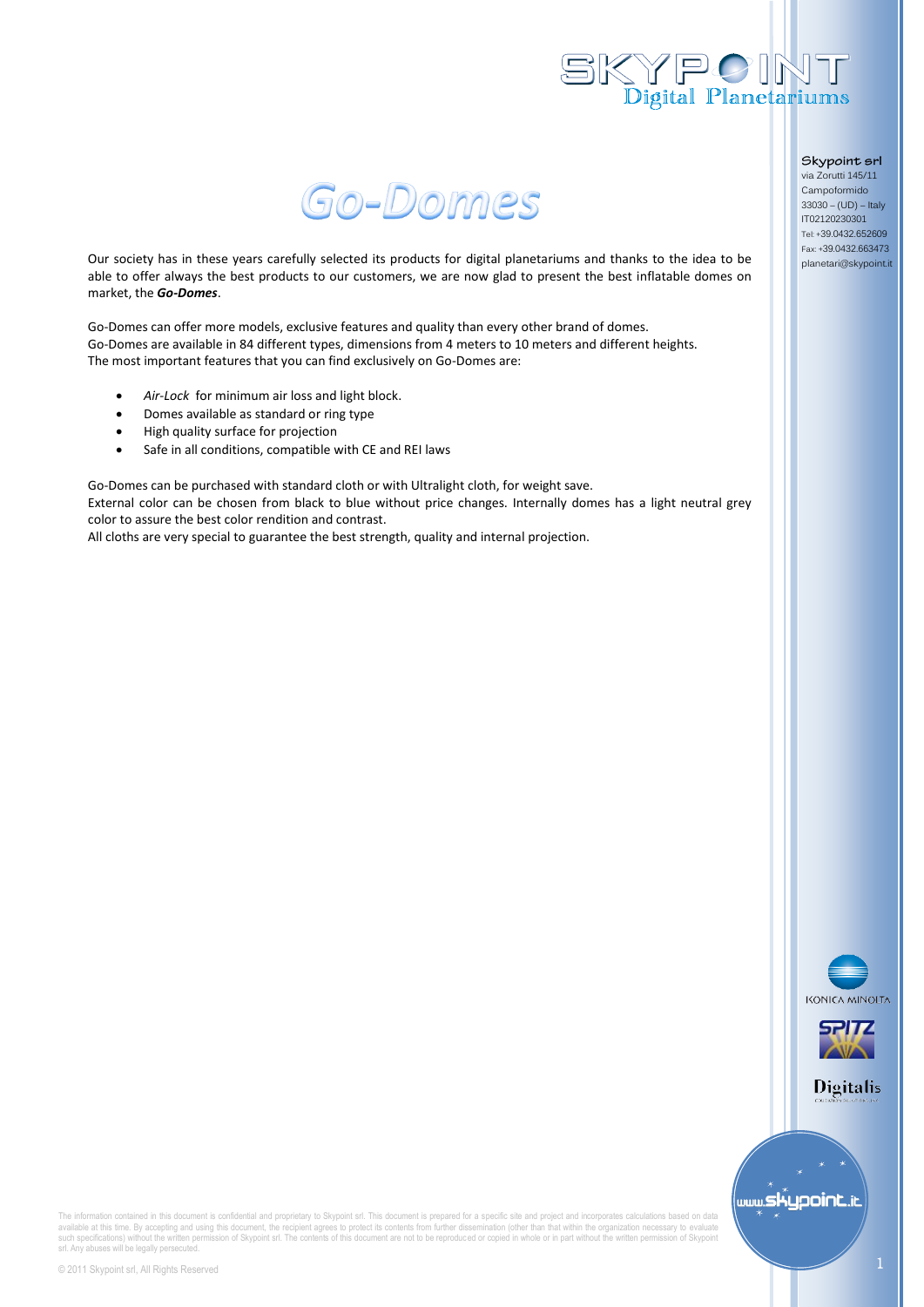



available at this time. By accepting and using this document, the recipient agrees to protect is contents from further dissemination (other than that within the organization necessary to evaluate<br>such specifications) witho srl. Any abuses will be legally persecuted.